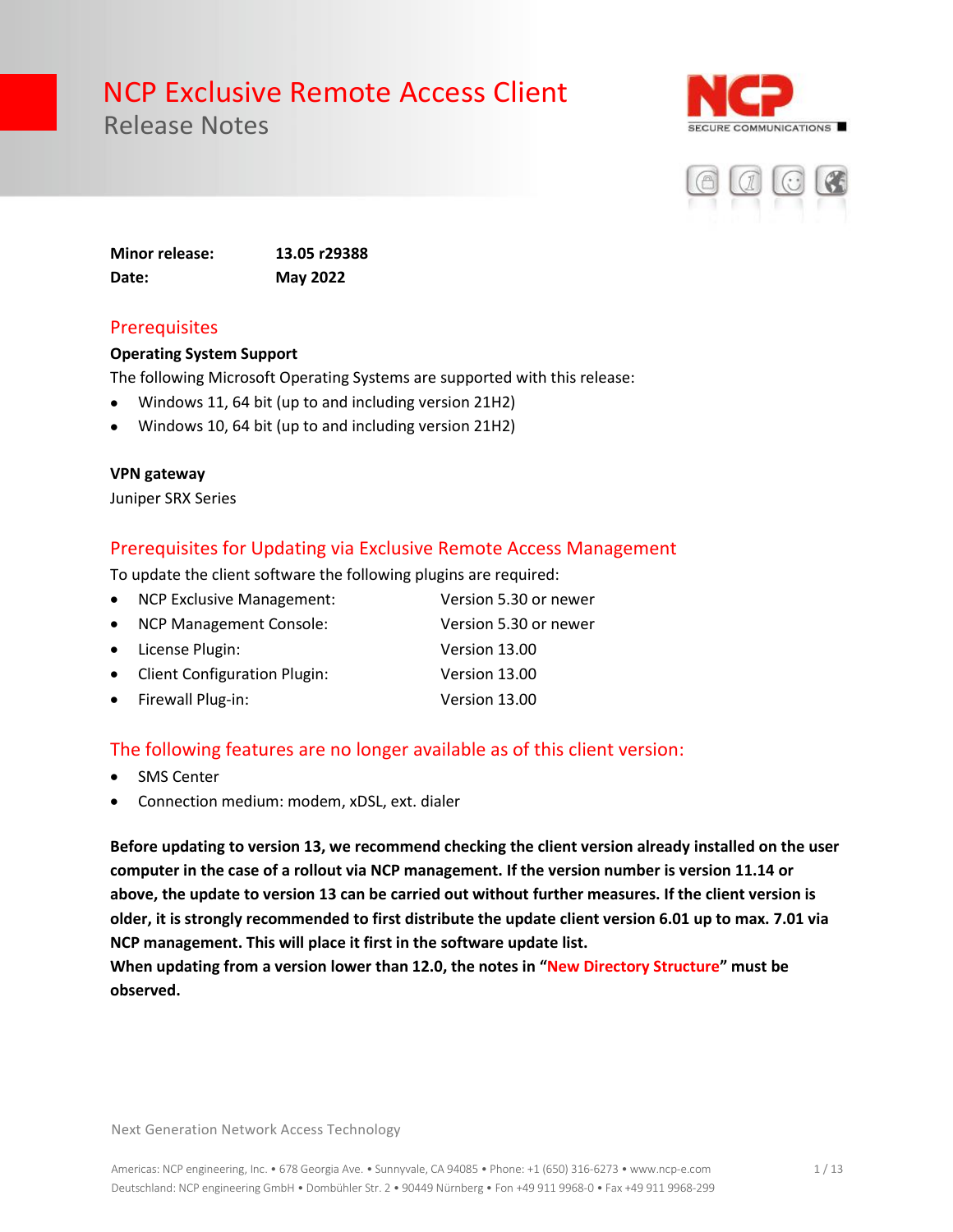Release Notes





### New Directory Structure

For security reasons and compatibility with Windows, the directory structure of the NCP Secure Client has been changed as of version 12.0. The following directories that were previously in the installation directory under Programs\NCP\Exclusive Remote Access Client\ have been migrated to ProgramData\NCP\Exclusive Remote Access Client\:

arls, cacerts, certs, config, crls, CustomBrandingOption, data, hotspot, log, statistics

These are configuration files, certificates or log files. Binaries or resources remain in Programs \... During the update process, the new directory structure is created automatically and the configuration is transferred accordingly. Configuration paths within the certificate configuration that contain the variable %InstallDir% are converted to paths with %CertDir%. %CertDir% refers to the path C:\ProgramData\NCP\Exclusive Remote Access Client\certs.

Note: The configuration entry %CertDir%\client1.p12 is equivalent to client1.p12. **Please note when using the NCP management:**

The NCP Exclusive Remote Access Clients can be upgraded to version 13.x as before. The local configuration is automatically converted during the update process. When using NCP management to assign new configurations, the paths in the configurations or templates to be assigned must be modified before distribution. Likewise, for different client versions, a distinction must be made between configurations from version 12.x and older versions. The use of absolute paths is not recommended by NCP.

### **1. New Features and Enhancements**

None.

### **2. Improvements / Problems Resolved**

### The NCPRWSNT service stops responding

In rare cases, primarily on new hardware, sporadic crashes of the NCPRWSNT service occurred. This problem, which occurred on an "HP ZBook Firefly 14 G8 Mobile Workstation", has been fixed.

### Smartcard via CSP: Problems with PIN entry

When using a SmartCard reader controlled via CSP, the PIN entry dialog was not automatically displayed when accessing the SmartCard. In this situation, the user had to call the PIN entry manually. This problem has been fixed.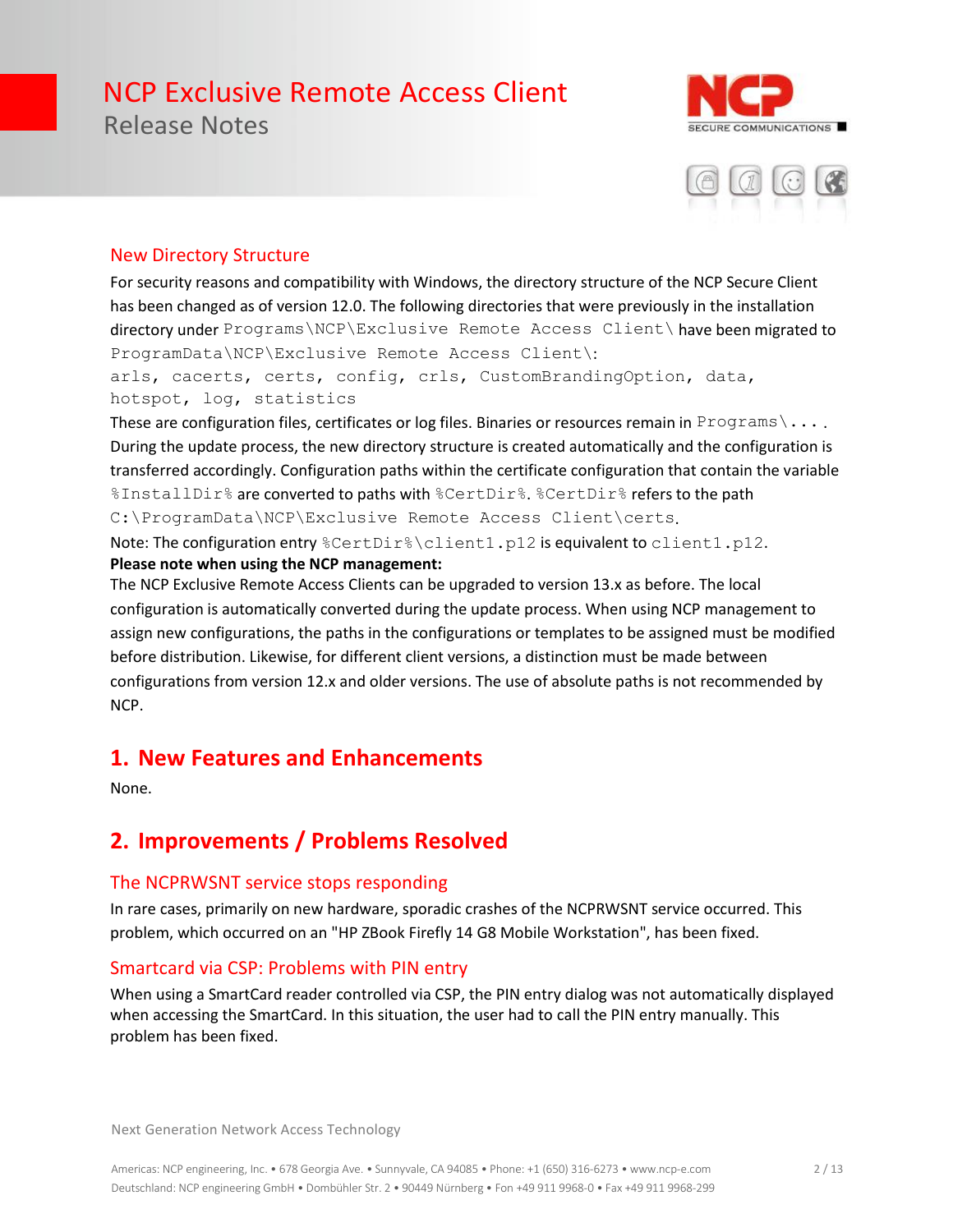### Release Notes





### Logon options: Problem with Windows automatic logon and TOTP.

Within the logon options, the client can be configured to pass the VPN user ID and password to the Windows logon. This did not previously work for the case of 2-factor authentication with the entry of an additional passcode. This problem has been fixed.

### Update to OpenSSL version 1.0.2u-12

The OpenSSL version used in the NCP Secure Client has been upgraded to 1.0.2u-12. This closed the OpenSSL security vulnerability CVE-2022-0778.

### After pulling and inserting a smart card, it is no longer recognized in the client

When using a smart card reader and controlling it via CSP - Microsoft Smart Card Key Storage Provider the smart card was no longer recognized after repeated pulling and inserting. This problem has been fixed.

### Wrong display of PIN icon

When using the Credential Provider (Windows Pre-Logon), the PIN status was set incorrectly when the "Enter PIN on every connection" option was enabled. This problem has been fixed.

### **3. Known Issues**

### PIN and SmartCard reader status display

If both VPN profiles with and without certificate configuration are present in the NCP Secure Client, the status of the PIN icon or SmartCard reader may be displayed incorrectly in the client GUI under certain circumstances. The use of a profile without certificate configuration may only be possible after restarting the PKI service.

### Application-based VPN bypass configuration

Configuring a DNS within the VPN Bypass configuration will invalidate an application-based rule contained within it.

### Compatibility of the Update Client

The Update Client 8.0 included in the NCP Exclusive Remote Access Client is not compatible with older versions of the NCP Exclusive Remote Access Client and accordingly cannot be distributed for these versions via SEM Update.

### Option: "Automatically Open Connection Setup Dialog"

Under certain circumstances, the Logon option "Automatically Open Connection Dialog" does not work.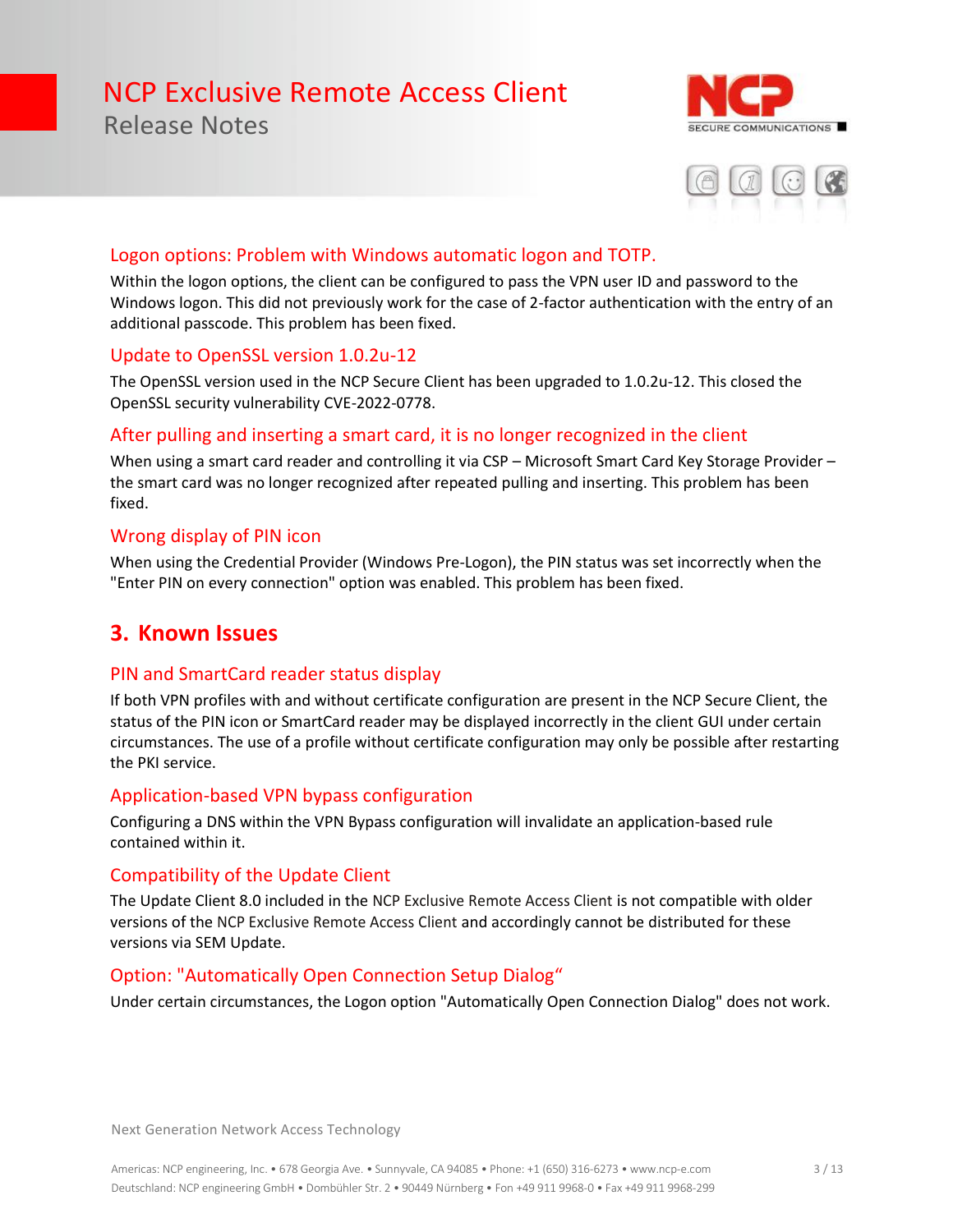Release Notes





**Major release: 13.04 r29374 Date: March 2022**

### **Prerequisites**

#### **Operating System Support**

The following Microsoft Operating Systems are supported with this release:

- Windows 11, 64 bit (up to and including version 21H2)
- Windows 10, 64 bit (up to and including version 21H2)

#### **VPN gateway**

Juniper SRX Series

### Prerequisites for Updating via Exclusive Remote Access Management

To update the client software the following plugins are required:

| • NCP Exclusive Management:    | Version 5.30 or newer |
|--------------------------------|-----------------------|
| • NCP Management Console:      | Version 5.30 or newer |
| • License Plugin:              | Version 13.00         |
| • Client Configuration Plugin: | Version 13.00         |
| • Firewall Plug-in:            | Version 13.00         |

### The following features are no longer available as of this client version:

- **SMS Center**
- Connection medium: modem, xDSL, ext. dialer

**Before updating to version 13, we recommend checking the client version already installed on the user computer in the case of a rollout via NCP management. If the version number is version 11.14 or above, the update to version 13 can be carried out without further measures. If the client version is older, it is strongly recommended to first distribute the update client version 6.01 up to max. 7.01 via NCP management. This will place it first in the software update list.** 

**When updating from a version lower than 12.0, the notes in "New Directory Structure" must be observed.**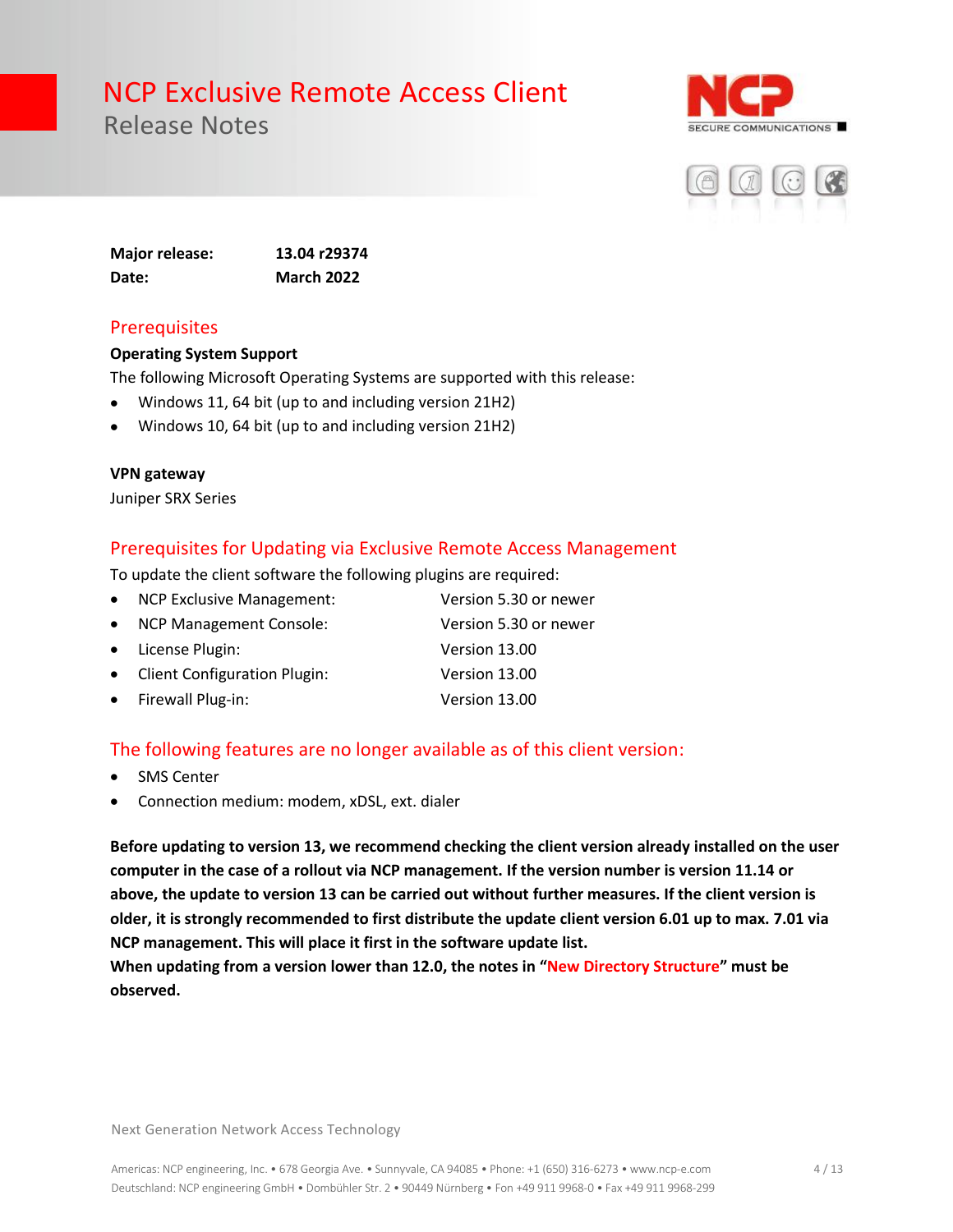Release Notes





### New Directory Structure

For security reasons and compatibility with Windows, the directory structure of the NCP Secure Client has been changed as of version 12.0. The following directories that were previously in the installation directory under Programs\NCP\Exclusive Remote Access Client\ have been migrated to ProgramData\NCP\Exclusive Remote Access Client\:

arls, cacerts, certs, config, crls, CustomBrandingOption, data, hotspot, log, statistics

These are configuration files, certificates or log files. Binaries or resources remain in Programs \... During the update process, the new directory structure is created automatically and the configuration is transferred accordingly. Configuration paths within the certificate configuration that contain the variable %InstallDir% are converted to paths with %CertDir%. %CertDir% refers to the path C:\ProgramData\NCP\Exclusive Remote Access Client\certs.

Note: The configuration entry %CertDir%\client1.p12 is equivalent to client1.p12. **Please note when using the NCP management:**

The NCP Exclusive Remote Access Clients can be upgraded to version 13.x as before. The local configuration is automatically converted during the update process. When using NCP management to assign new configurations, the paths in the configurations or templates to be assigned must be modified before distribution. Likewise, for different client versions, a distinction must be made between configurations from version 12.x and older versions. The use of absolute paths is not recommended by NCP.

### **1. New Features and Enhancements**

### Revised hotspot login

Starting with this version 13.0 of the NCP Exclusive Remote Access Client, the Chrome-based Microsoft Edge web browser is invoked via WebView2 runtime and used exclusively for the purpose of logging into a hotspot. The prerequisite for this is the installed WebView2 runtime (from version 94.0.992.31 or newer) within the operating system. The WebView2 runtime can be downloaded here: <https://developer.microsoft.com/en-us/microsoft-edge/webview2/#download-section>

### Support for WPA3 encryption

The Wi-Fi Manager integrated in the NCP Exclusive Remote Access Client can now also manage Wi-Fis encrypted with WPA3.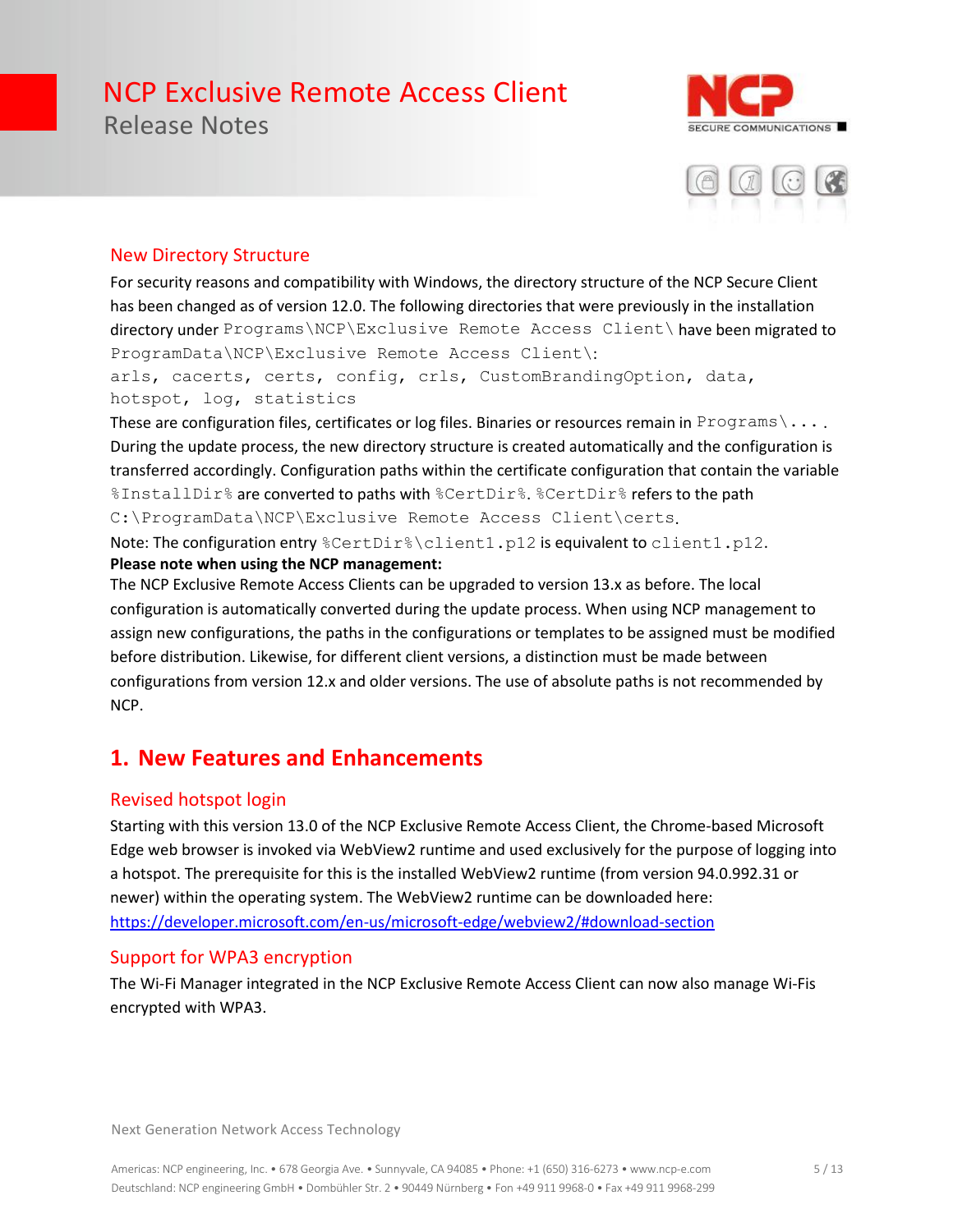E COMMUNICATIONS

### Support of RFC 7296

Release Notes

RFC 7296 defines the forwarding of split tunneling remote networks by the VPN gateway to the VPN client. This RFC is supported as of this client version.

### Enhanced of the VPN status in the Windows registry

Previously, the connection status of the NCP client could be found in the registry under "Computer  $\setminus$ HKEY LOCAL MACHINE \ SOFTWARE \ WOW6432Node \ NCP engineering GmbH \ NCP RWS / GA \ 6.0" for the SecClCsi parameter with the values

0 = not connected and  $1 =$ connected

read out. As of this version, the client saves additional states in the Windows registry in the following location:

```
HKEY LOCAL MACHINE \ SOFTWARE \ NCP engineering GmbH \ NCP Secure
Client
```
or

HKEY LOCAL MACHINE \ SOFTWARE \ WOW6432Node \ NCP engineering GmbH \ NCP Secure Client

The associated parameter ConnectState can have the following values:

- 0 = connection is disconnected
- 1 = connection is being established
- 2 = connection has been successfully established
- 3 = Internet connection is interrupted, VPN connection is on hold
- 4 = connection established but only communication with the NCP management server possible (licensing)

### Reading out Windows environment variables in the certificate configuration

In the "CSP user certificate store" certificate configuration, the client supports the entry of Windows environment variables, e.g. %userdnsdomain%, %userdomain% or %computername%. These are queried when reading the cnf configuration in the underlying operating system and their return values are statically adopted in the configuration. A combination with additional characters is possible, for example: "%computername%.%userdnsdomain%".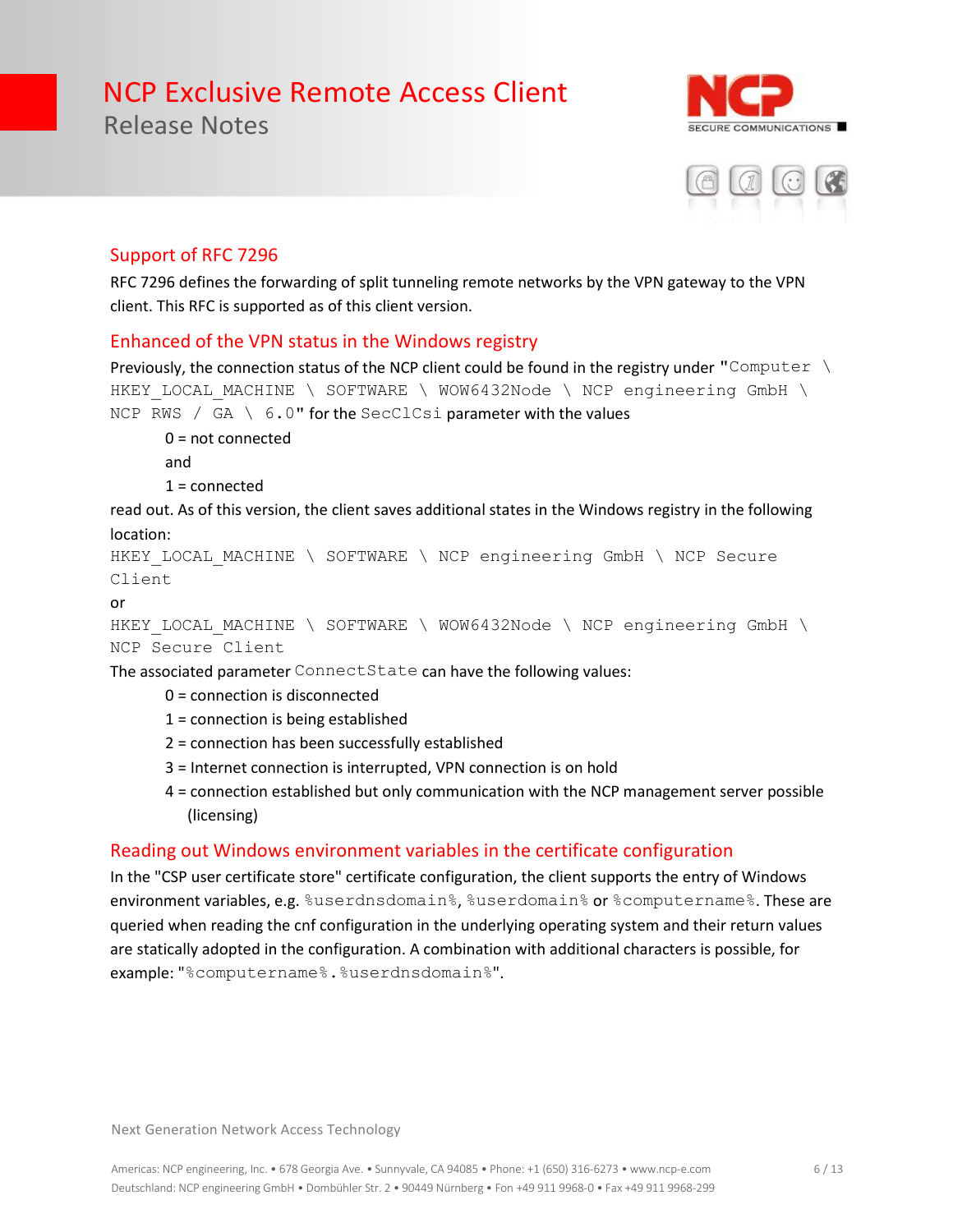Release Notes





### **2. Improvements / Problems Resolved**

### Revised file handling of ncp.db

In rare cases, the  $ncp$ .  $db$  file became unusable during operation, causing the client to lose its license. This problem has been fixed.

### "Network Location Awareness" not available with NCP firewall active

If the client firewall is activated, the "Network Location Awareness" of the Windows operating system is not available. In the case of the exclusively desired Friendly Network Detection functionality, the "Network Location Awareness" of the Windows operating system can be used by configuring a client firewall rule "Allow all network traffic bidirectionally" and setting a registry key. For this purpose the parameter RegDw "WscIntegration"=0 has to be configured in the registry within HKEY\_LOCAL\_MACHINE\SYSTEM\CurrentControlSet\Services\ncprwsnt. The default value of this parameter is 1.

### Option "Disable Wi-Fi when LAN cable is connected": Problem with Hyper-V

When using Hyper-V functionality, the Wi-Fi adapter was incorrectly deactivated when the "Disable Wi-Fi when LAN cable is connected" option was set. This problem has been fixed.

### Automatic login via credential provider

When using the logon option with configured user credentials, a locked Windows workstation could be unlocked by selecting the NCP credential provider. This problem has been fixed.

### Troubleshooting for multiple certificates with the same issuer and subject in the Windows certificate store

If the Windows certificate store contained certificates with identical issuer and subject, the wrong expired certificate was sometimes used by the client and acknowledged with the message "unable to get issuer certificate". This problem has been fixed.

### Changed default value in FND options

The default value for the "Check for friendly networks periodically" option has been changed from 0 sec to 3600 sec.

### Incomplete log files

Under certain circumstances, incorrect write accesses to the client log files occurred, so that log entries were missing in the worst case. This problem has been fixed.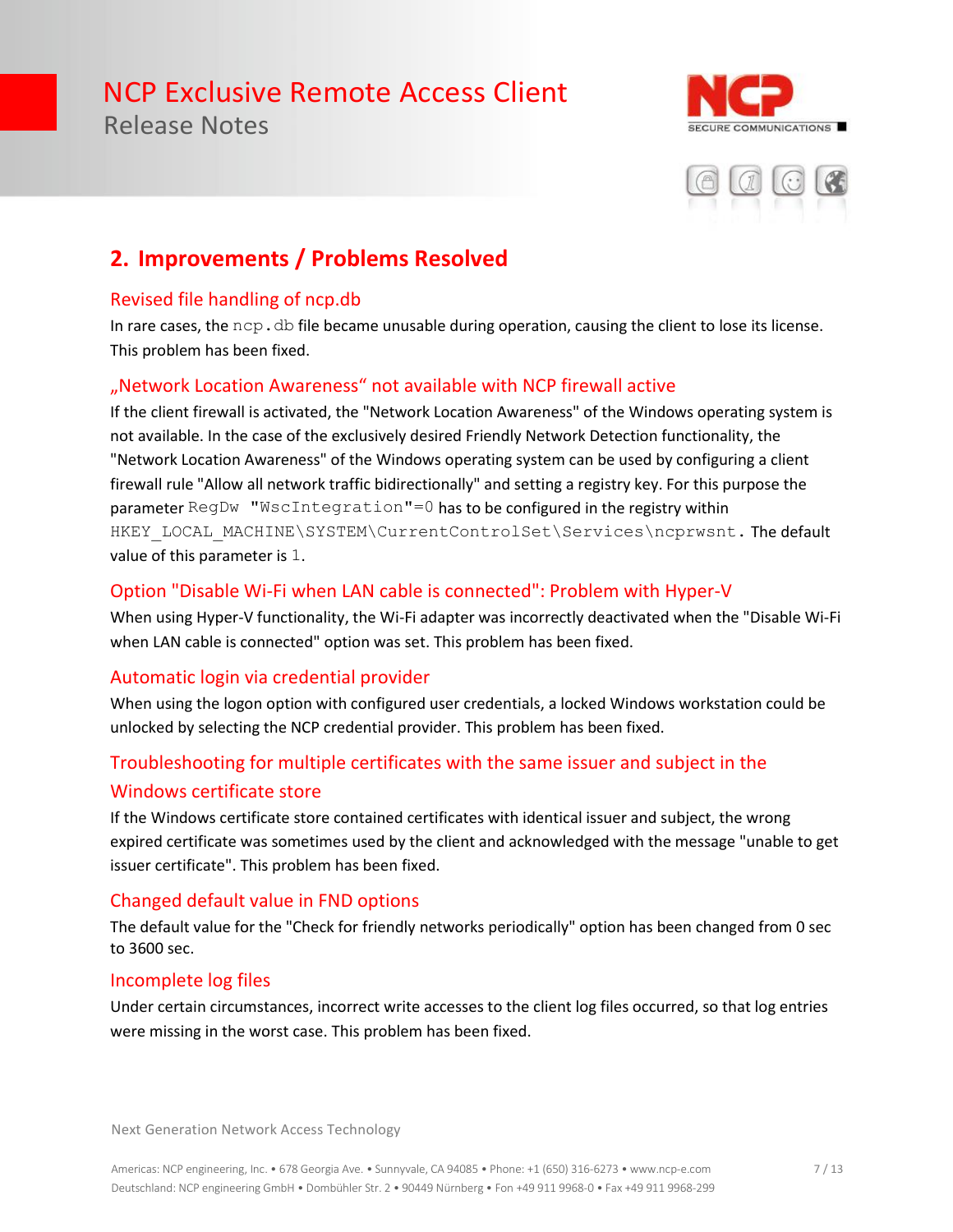Release Notes





### Revised installation routine

In rare cases, after the end of the installation process, before the computer restart, the network connection was completely disconnected. This problem has been fixed. Furthermore, the "Repair program" functionality within the MSI installation process has been removed.

### Error after standby state in connection with IPv6 fixed

After the standby state of the PC there were connection problems with IPv6. This error has been fixed.

### Newly imported certificates in Computer CSP were not taken over

In rare cases, connection errors occurred when using NCP Exclusive Remote Access Client 12.20 when a new certificate was distributed by Entrust. This error has been fixed.

#### Problem during installation with certmgr.exe

During the installation of the NCP Exclusive Remote Access Client, the certmgr.exe file created by Microsoft was used to install the NCP manufacturer certificate. This file was recognized as not signed. Starting from this version, the newer certutil.exe is used instead of certmgr.exe. This has fixed the problem.

### Dynamic certificate selection

The certificate selection has been significantly improved. In addition, only valid certificates will be imported in the future.

### Import of a nepphone. cnf via nepelientemd.exe before user login

Starting with version 12.x of the NCP Exclusive Remote Access Client, the CLI tools  $\text{rwscmd}$ . exe and ncpclientcmd.exe could not read in a cnf configuration before user login. This problem has been fixed.

### Bugfix in ESP header for IPv6

### Revised parameter locks in the client GUI

In the client GUI, measures have been taken to ensure that blocked buttons cannot be activated by certain tools and that blocked functions are made available as a result.

### Fixed a problem when establishing a connection with VPN Path Finder via IPv6

### Improvement of the FND compatibility with network switches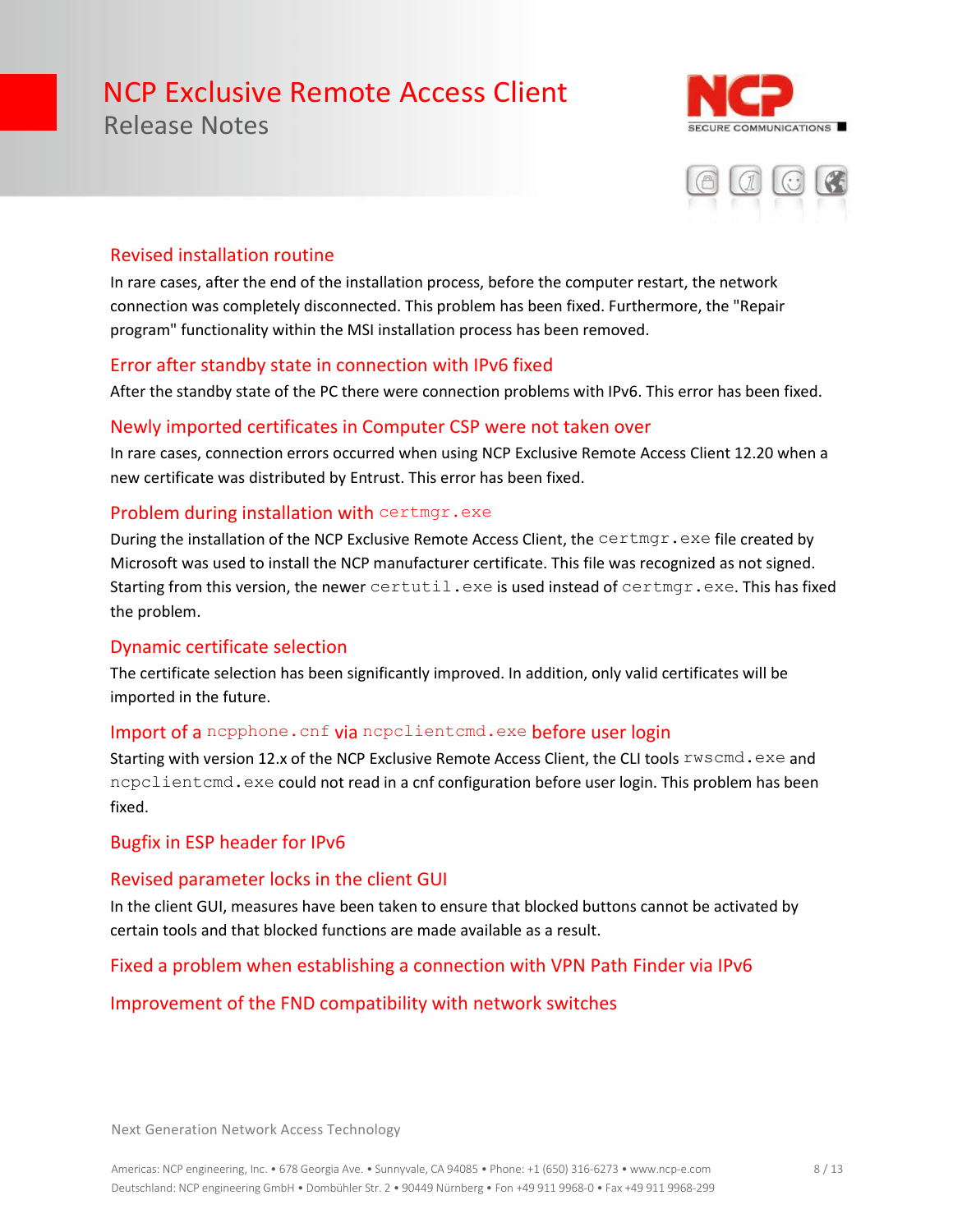Release Notes





### Optimization of the establishment of an IKEv2 connection with EAP

In certain situations, the establishment of the VPN tunnel with IKEv2 and EAP could take an unusually long time. This problem has been resolved.

### Improvement of the VPN bypass compatibility with MS Teams

### **3. Known Issues**

### Compatibility of the Update Client

The Update Client 8.0 included in the NCP Exclusive Remote Access Client is not compatible with older versions of the NCP Exclusive Remote Access Client and accordingly cannot be distributed for these versions via SEM Update.

### Option: "Automatically Open Connection Setup Dialog"

Under certain circumstances, the Logon option "Automatically Open Connection Dialog" does not work.

### **4. Getting Help for the NCP Exclusive Remote Access Client**

To ensure that you always have the latest information about NCP's products, always check the NCP website. More information on NCP Exclusive Remote Access Client is available on the Internet at: <https://www.ncp-e.com/en/exclusive-remote-access-solution/vpn-client/>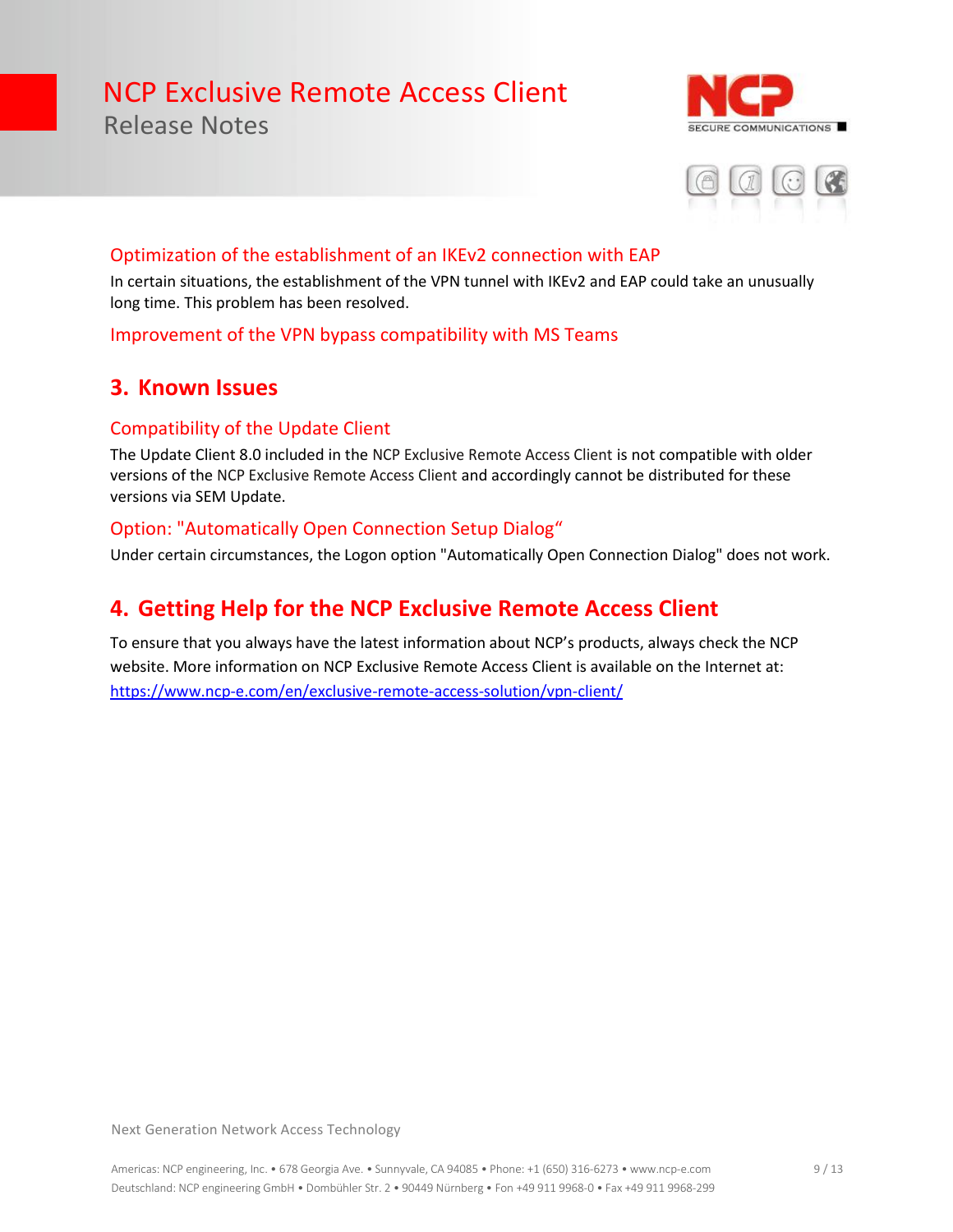Release Notes





### **5. Features**

| <b>Operating Systems</b>                                   | Microsoft Windows (64 bit): Windows 11, Windows 10<br>x86-64 platform<br>Junos OS 15.1X49-D80 or higher is required                                                                                                                                                                                                                                                                                                                                                                                                                                                                                   |  |  |
|------------------------------------------------------------|-------------------------------------------------------------------------------------------------------------------------------------------------------------------------------------------------------------------------------------------------------------------------------------------------------------------------------------------------------------------------------------------------------------------------------------------------------------------------------------------------------------------------------------------------------------------------------------------------------|--|--|
| <b>Juniper SRX/vSRX OS</b>                                 |                                                                                                                                                                                                                                                                                                                                                                                                                                                                                                                                                                                                       |  |  |
| <b>Security Features</b>                                   | The Enterprise Client supports all major IPsec standards in accordance with RFC                                                                                                                                                                                                                                                                                                                                                                                                                                                                                                                       |  |  |
| <b>Personal Firewall</b><br><b>Firewall Configuration*</b> | Stateful Packet Inspection;<br>IP-NAT (Network Address Translation);<br>Friendly Net Detection (Firewall rules adapted automatically if the connected network is<br>recognized based on its IP subnet address, the DHCP server's MAC address or an NCP FND<br>Server*);<br>Start FND dependent action;<br>Secure hotspot logon;<br>Home Zone;<br>Differentiated filter rules relative to: protocols, ports, applications and addresses, LAN<br>adapter protection, IPv4 and IPv6 support, Central administration                                                                                      |  |  |
| <b>VPN Bypass</b>                                          | The VPN Bypass function allows the administrator to define applications which can<br>communicate over the Internet directly despite disabling split tunneling on the VPN<br>connection. It is also possible to define which domains or target addresses can bypass the<br>VPN tunnel.                                                                                                                                                                                                                                                                                                                 |  |  |
| <b>Virtual Private</b><br>Networking                       | IPsec (Layer 3 Tunneling), RFC-conformant; IPsec proposals can be determined through the<br>IPsec gateway (IKEv1/IKEv2, IPsec Phase 2);<br>Event log;<br>communication only in the tunnel;<br>MTU size fragmentation and reassembly, DPD, NAT-Traversal (NAT-T);<br><b>IPsec tunnel mode</b>                                                                                                                                                                                                                                                                                                          |  |  |
| Encryption                                                 | Symmetric processes: AES 128, 192, 256 bits; Blowfish 128, 448 bits; Triple-DES 112, 168 bits;<br>Dynamic processes for key exchange: RSA to 2048 bits; seamless rekeying (PFS);<br>Hash algorithms: SHA-1, SHA-256, SHA384, SHA-512, MD5, DH group 1, 2, 5, 14-21, 25-30                                                                                                                                                                                                                                                                                                                             |  |  |
| <b>FIPS Inside</b>                                         | The IPsec Client incorporates cryptographic algorithms conformant with the FIPS standard.<br>The embedded cryptographic module incorporating these algorithms has been validated as<br>conformant to FIPS 140-2 (certificate #1747).<br>FIPS conformance will always be maintained when any of the following algorithms are used<br>for establishment and encryption of the IPsec connection:<br>DH Group: Group 2 or higher (DH starting from a length of 1024 Bit)<br>Hash Algorithms: SHA1, SHA 256, SHA 384, or SHA 512 Bit<br>Encryption Algorithms: AES with 128, 192 and 256 Bit or Triple DES |  |  |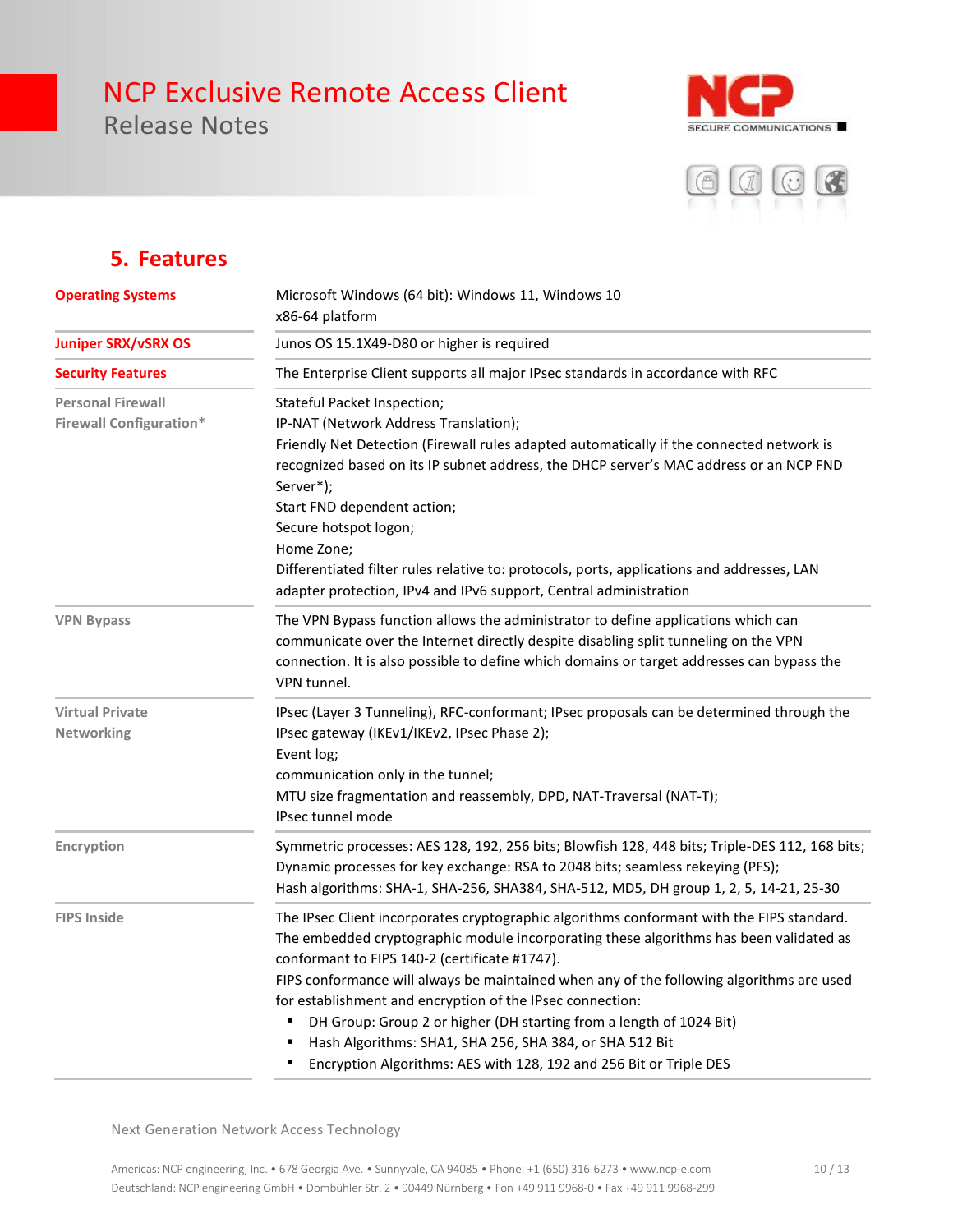## Release Notes





| <b>Authentication Processes</b> | IKE (Aggressive Mode and Main Mode, Quick Mode);<br>XAUTH for extended user authentication; IKEv2;<br>IKE config. mode for dynamic assignment of a virtual address from the internal address pool<br>(private IP);<br>PFS;<br>PAP, CHAP, MS CHAP V.2;<br>IEEE 802.1x: EAP-MD5 (Extensible Authentication Protocol): Extended authentication relative<br>to switches and access points (Layer 2);<br>EAP-TLS (Extensible Authentication Protocol - Transport Layer Security): Extended<br>authentication relative to switches and access points on the basis of certificates (Layer 2);<br>Support of certificates in a PKI: Soft certificates, smart cards, and USB tokens; Multi<br>Certificate Configurations;<br>Pre-shared secrets, one-time passwords, and challenge response systems;<br>RSA SecurID ready |
|---------------------------------|------------------------------------------------------------------------------------------------------------------------------------------------------------------------------------------------------------------------------------------------------------------------------------------------------------------------------------------------------------------------------------------------------------------------------------------------------------------------------------------------------------------------------------------------------------------------------------------------------------------------------------------------------------------------------------------------------------------------------------------------------------------------------------------------------------------|
| <b>Strong Authentication</b>    | X.509 v.3 Standard; biometric Authentication (Windows 8.1 or higher)<br>PKCS#11 interface for encryption tokens (USB and smart cards);<br>smart card operating systems: TCOS 1.2, 2.0 and 3.0 Signature Card Version 2.0 Release 1,<br>Atos CardOS V5.3 QES, V1.0;<br>Smart card reader interfaces: PC/SC, CT-API, Microsoft CSP;<br>PKCS#12 interface for private keys in soft certificates;<br>CSP for the use of user certificates in the windows certificate store<br>CSP for the use of smart cards via vendor API<br>PIN policy; administrative specification for PIN entry in any level of complexity;<br>revocation: EPRL (End-entity Public-key Certificate Revocation List, formerly CRL),<br>CARL (Certification Authority Revocation List, formerly ARL), OCSP                                       |
| PKI Enrollment*                 | CMP* (Certificate Management Protocol)                                                                                                                                                                                                                                                                                                                                                                                                                                                                                                                                                                                                                                                                                                                                                                           |
| <b>Networking Features</b>      | LAN emulation: Ethernet adapter with NDIS interface, full WLAN (Wireless Local Area<br>Network) and WWAN (Wireless Wide Area Network, Mobile Broadband) support                                                                                                                                                                                                                                                                                                                                                                                                                                                                                                                                                                                                                                                  |
| <b>Network Protocol</b>         | IPv4 / IPv6 Dual Stack                                                                                                                                                                                                                                                                                                                                                                                                                                                                                                                                                                                                                                                                                                                                                                                           |
| <b>Dialers</b>                  | NCP Internet Connector or Microsoft RAS Dialer (for ISP dial-in via dial-in script)                                                                                                                                                                                                                                                                                                                                                                                                                                                                                                                                                                                                                                                                                                                              |
| <b>VPN Path Finder</b>          | NCP Path Finder Technology: Fallback IPsec/ HTTPS (port 443) if port 500 respectively UDP<br>encapsulation is not possible                                                                                                                                                                                                                                                                                                                                                                                                                                                                                                                                                                                                                                                                                       |
| <b>IP Address Allocation</b>    | DHCP (Dynamic Host Control Protocol), DNS: Dial-in to the central gateway with changing<br>public IP addresses through IP address query via DNS server                                                                                                                                                                                                                                                                                                                                                                                                                                                                                                                                                                                                                                                           |
| <b>Communication Media</b>      | Internet, LAN, Wi-Fi, GSM (incl. HSCSD), GPRS, 3G, LTE, HSDPA, PSTN                                                                                                                                                                                                                                                                                                                                                                                                                                                                                                                                                                                                                                                                                                                                              |
|                                 |                                                                                                                                                                                                                                                                                                                                                                                                                                                                                                                                                                                                                                                                                                                                                                                                                  |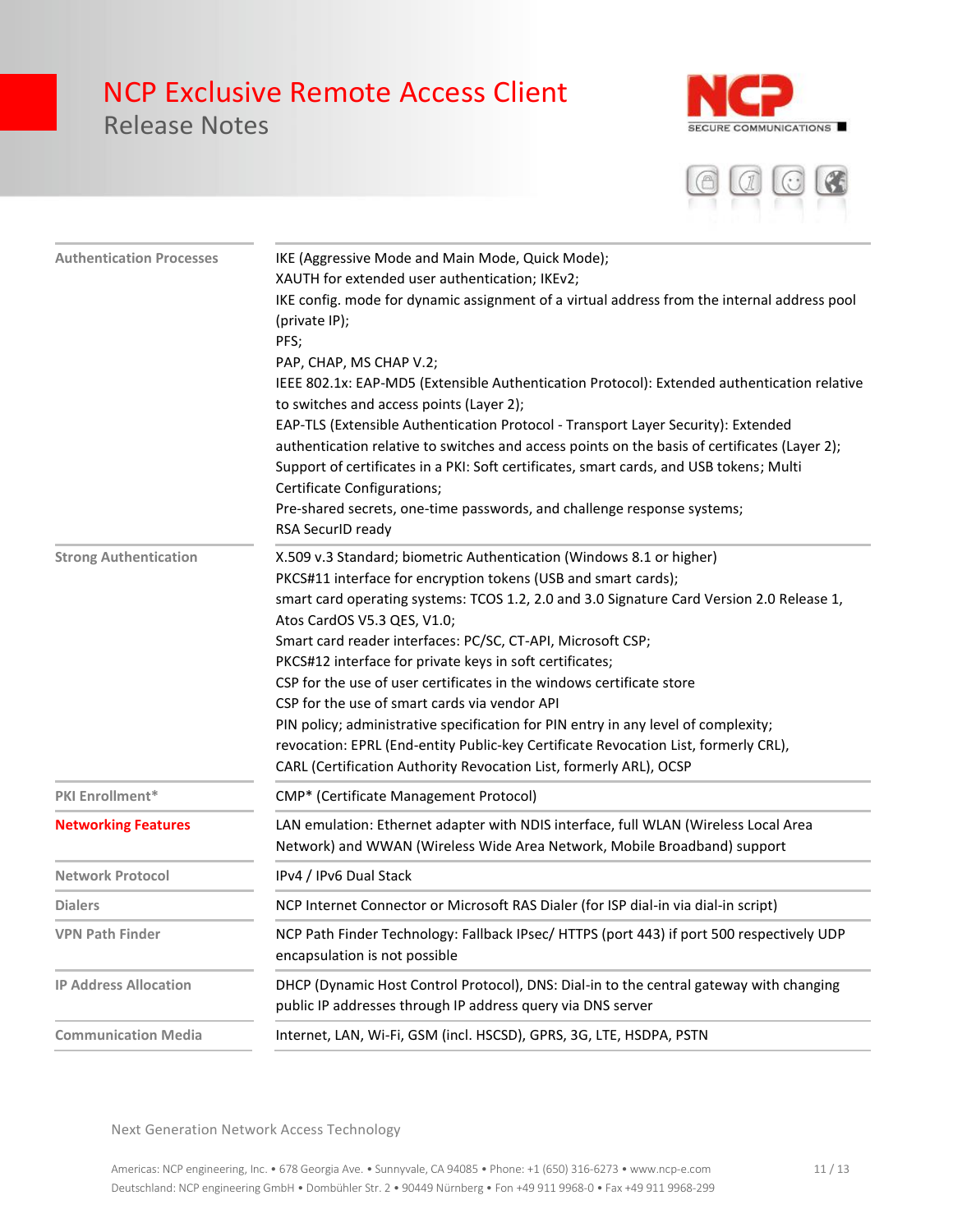Release Notes





| <b>Line Management</b>                                                 | DPD with configurable time interval; Short Hold Mode; Wi-Fi roaming (handover);<br>Timeout (controlled by time and charges);<br>Budget manager (administration of connection time and/or -volume for GPRS/3G and Wi-Fi,<br>in case of GPRS/3G separated administration of roaming abroad)<br>Connection Modes: automatic, manual, variable (reconnection dependent on how previous<br>disconnect invoked)                                                                                                                   |
|------------------------------------------------------------------------|-----------------------------------------------------------------------------------------------------------------------------------------------------------------------------------------------------------------------------------------------------------------------------------------------------------------------------------------------------------------------------------------------------------------------------------------------------------------------------------------------------------------------------|
| <b>APN from SIM Card</b>                                               | APN (Access Point Name) defines access point of a mobile data connection at a provider.<br>If user changes provider, system automatically uses APN data from SIM card to configure<br><b>Exclusive Remote Access Client</b>                                                                                                                                                                                                                                                                                                 |
| <b>Data Compression</b>                                                | IPCOMP (Izs), deflate (only for IKEv1)                                                                                                                                                                                                                                                                                                                                                                                                                                                                                      |
| <b>Quality of Service</b>                                              | Prioritization of configured outgoing bandwidth in VPN tunnel.                                                                                                                                                                                                                                                                                                                                                                                                                                                              |
| <b>Additional Features</b>                                             | Automatic media detection; UDP encapsulation, WISPr-support, IPsec-Roaming, Wi-Fi<br>roaming, Split Tunneling                                                                                                                                                                                                                                                                                                                                                                                                               |
| <b>Point-to-Point Protocols</b>                                        | PPP over GSM, PPP over Ethernet; MLP, CCP, CHAP                                                                                                                                                                                                                                                                                                                                                                                                                                                                             |
| <b>Internet Society</b><br><b>RFCs and Drafts</b>                      | RFC 2401-2409 (IPsec), RFC 3947 (NAT-T negotiations), RFC 3948 (UDP encapsulation),<br>IP security architecture, ESP, ISAKMP/Oakley, IKE, XAUTH, IKECFG, DPD, NAT Traversal (NAT-<br>T), UDP encapsulation, IPCOMP; RFC 7427: IKEv2-Authentication (Padding-method)                                                                                                                                                                                                                                                         |
| <b>Client Monitor</b><br><b>Intuitive, Graphical User</b><br>Interface | Multilingual (English, German);<br>Intuitive operation;<br>Configuration, Connection Management and Monitoring, Connection Statistics, Log-files,<br>Internet availability test, Trace Tool for error diagnosis;<br>Traffic light icon for display of connection status;<br>Integrated support of Mobile Connect Cards, embedded);<br>Client Monitor can be tailored to include company name or support information;<br>Password protected configuration management and profile management, configuration<br>parameter lock |
| <b>Update with SEM</b>                                                 | To update the client software the management server version 5.30 and the following<br>plugins are required:<br>License Plugin: Version 13.00<br>Client Configuration Plugin: Version 13.00<br>Firewall Plug-in: Version 13.00<br>Update Client: Version 8.00                                                                                                                                                                                                                                                                |